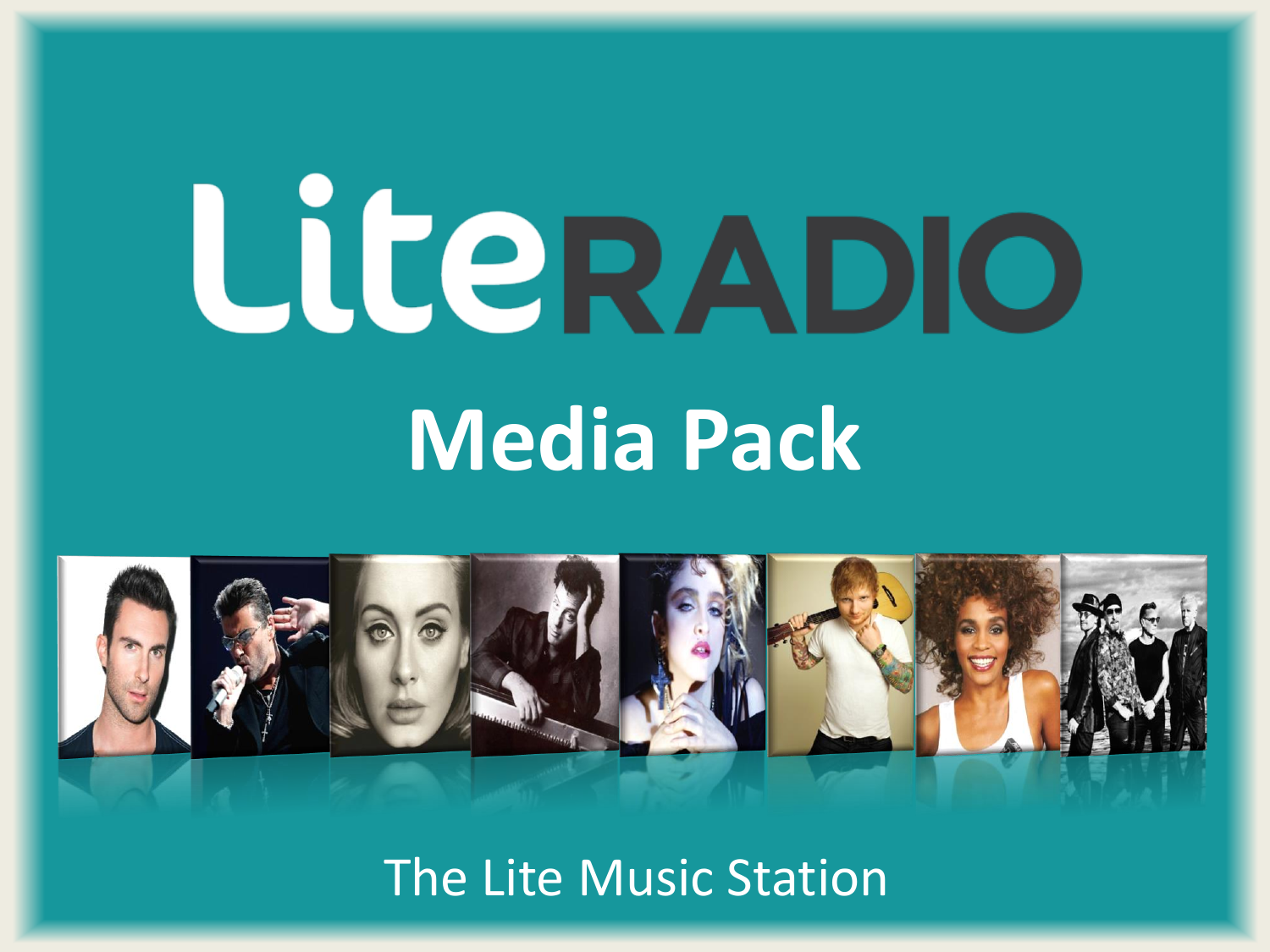

#### **Introduction**

Lite RADIO is a new lite music radio station broadcasting on DAB+ across Surrey, London & surrounding areas, smart speakers, online at literadio.co.uk and via mobile phone apps.

Lite RADIO aims at an ABC1 audience aged between 35-54 by playing a mixture of lite adult contemporary music from the 80s to today, whilst keeping the local region up to date with information, news and gossip.

90% of the UK's population listen to the radio on a weekly basis, with 75% of digital radio listening in Surrey leads the ever-growing digital radio trend with 65.3% of adults tuning into digital radio each week – this is now more than analogue AM/FM platforms

Lite RADIO is run as a not-for-profit organisation, purely existing to provide a quality local radio service broadcasting to a potential audience of 3.8 million listeners.

Lite recently hired the legendary Steve Hyland who hosts the Lite RADIO breakfast show each weekday morning.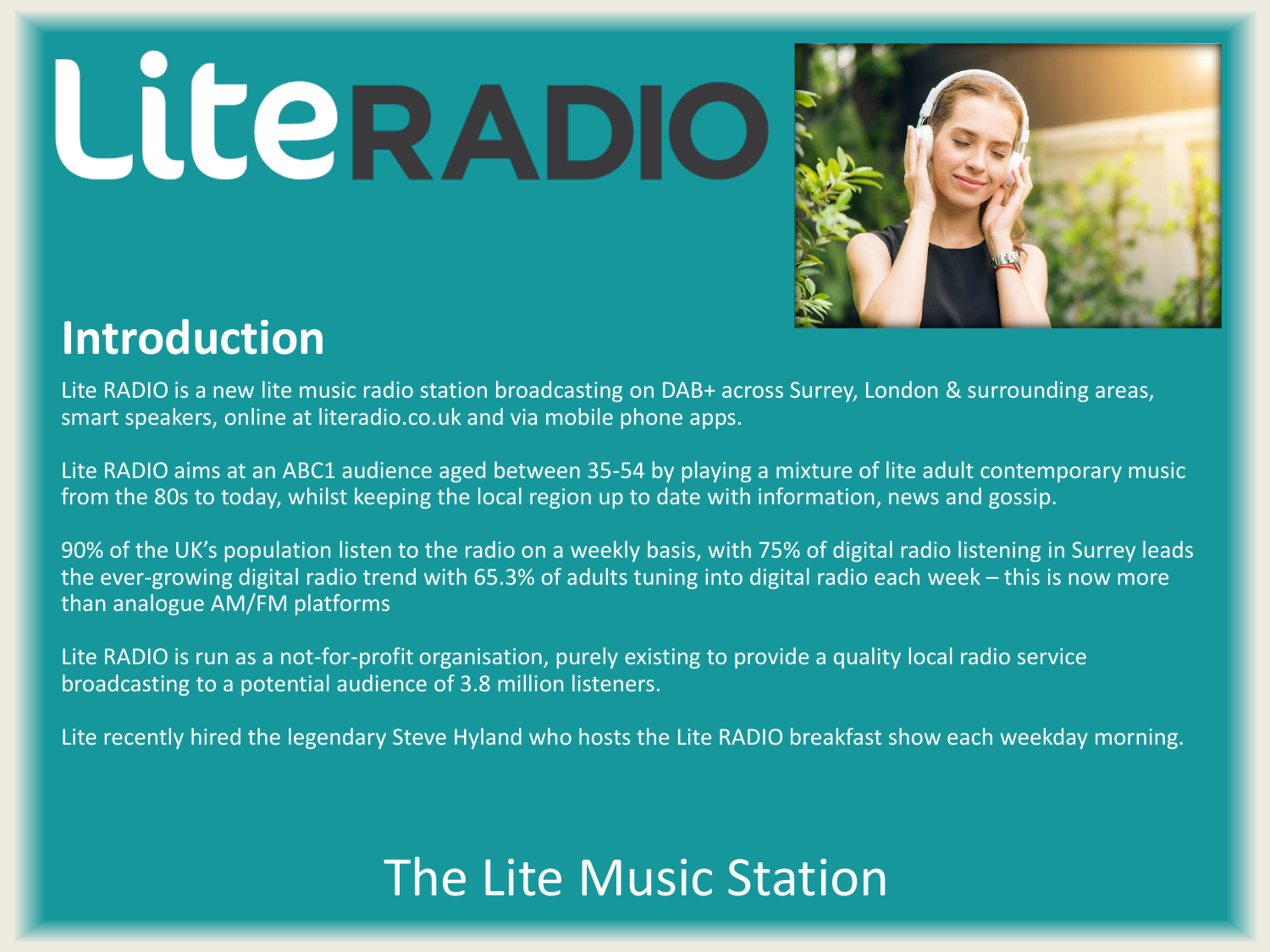

#### **Why Radio?**

Radio allows advertisers to engage with listeners at key moments in the car, office or at home

Radio is targeted both by demographics and geography – meaning you can speak directly to your potential customers

Sound is proven to be more memorable than the written word or still images and evokes emotion

On average advertisers receive £8 for every £1 spent on radio advertising

Radio outperforms press, outdoor and online advertising mediums

Radio has the benefit of being more intimate with its listeners by using the power of a human voice

During the Covid-19 pandemic, local radio has proven to be essential for local communities to find out information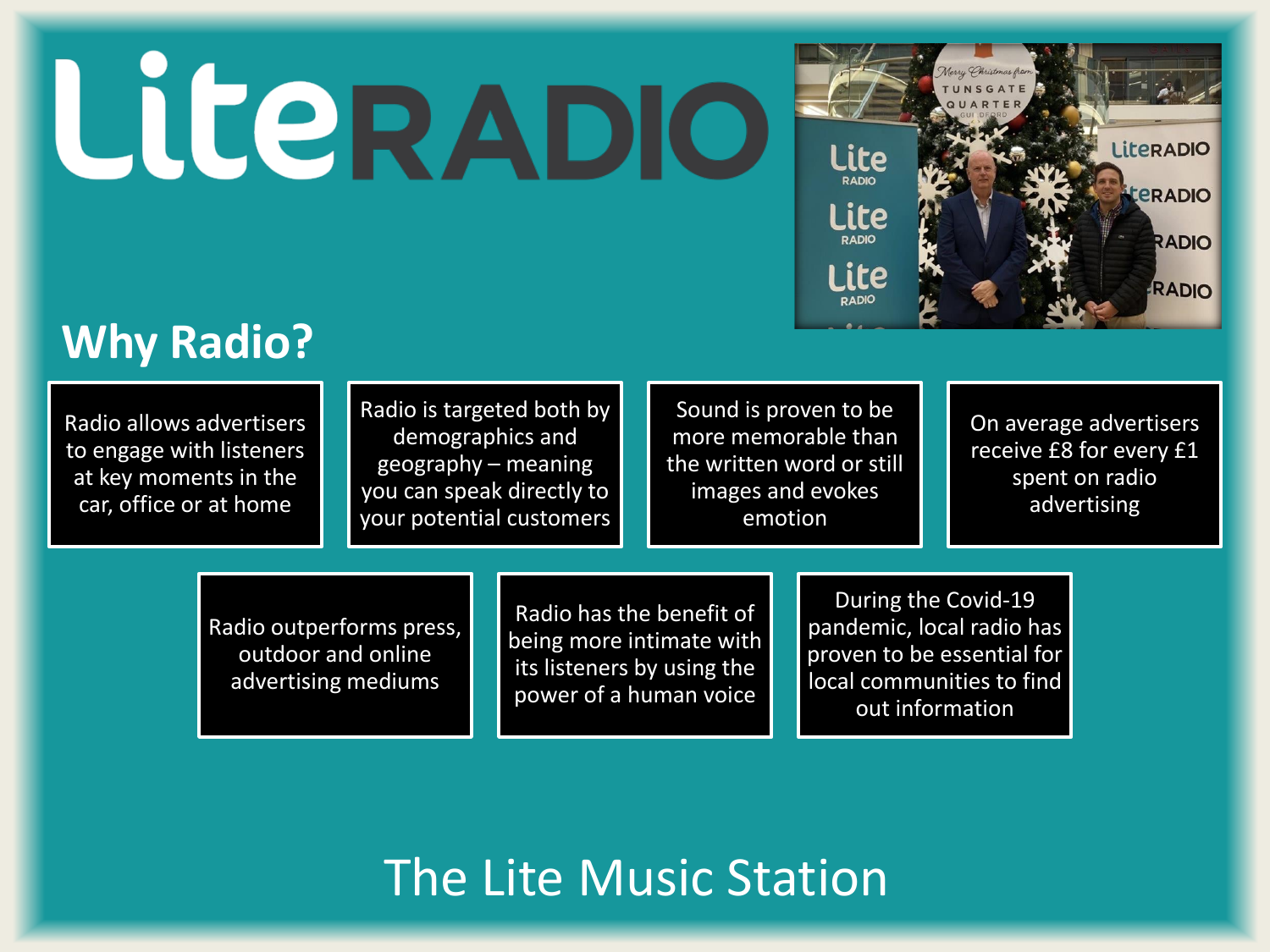## LICERADIO



#### **Key Facts**

- 48,244 monthly clicks on the Lite RADIO online stream
- 15,881 Total Listening Hours online each month
- 68% of weekly listening hours are consumed digitally (41% share on DAB, 22% online including website/apps and smart speakers)
- DAB signal that covers Surrey, South & West London, North-East Hampshire, North Sussex, East Berkshire & South Buckinghamshire – achieving a potential total audience of 3.8 million listeners
- DAB is now standard in all brand new cars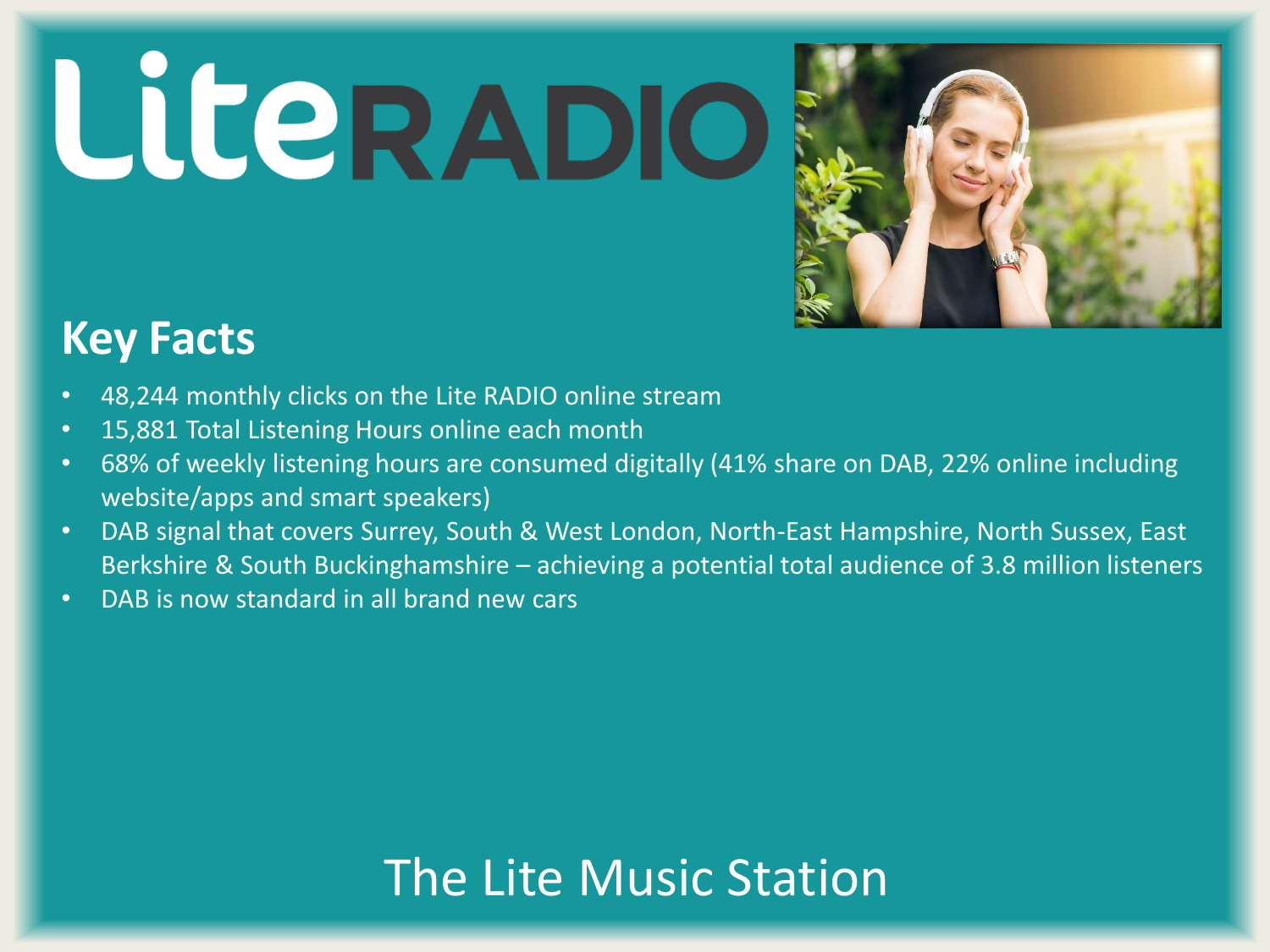## LiterADIO



#### **Our Audience**

Lite RADIO's target audience is 35-54 ABC1s with a slight female bias. Our core artists include Adele, Bruno Mars, Coldplay, Ed Sheeran, Eurythmics, George Michael, Madonna, Maroon 5, U2 and Whitney Houston.

Our target listeners are people who enjoy spending time in restaurants, going to the theatre, like to participate in their local community, but also might enjoy an evening out in London. If Lite was a supermarket it would be Waitrose, if it was a car it would be an Audi A3.

Lite RADIO broadcasts to the entire county of Surrey, although you can receive Lite RADIO on DAB in South & West London, North-East Hampshire, North Sussex, East Berkshire & South Buckinghamshire. Lite regularly receives positive listener feedback from people across the entire region.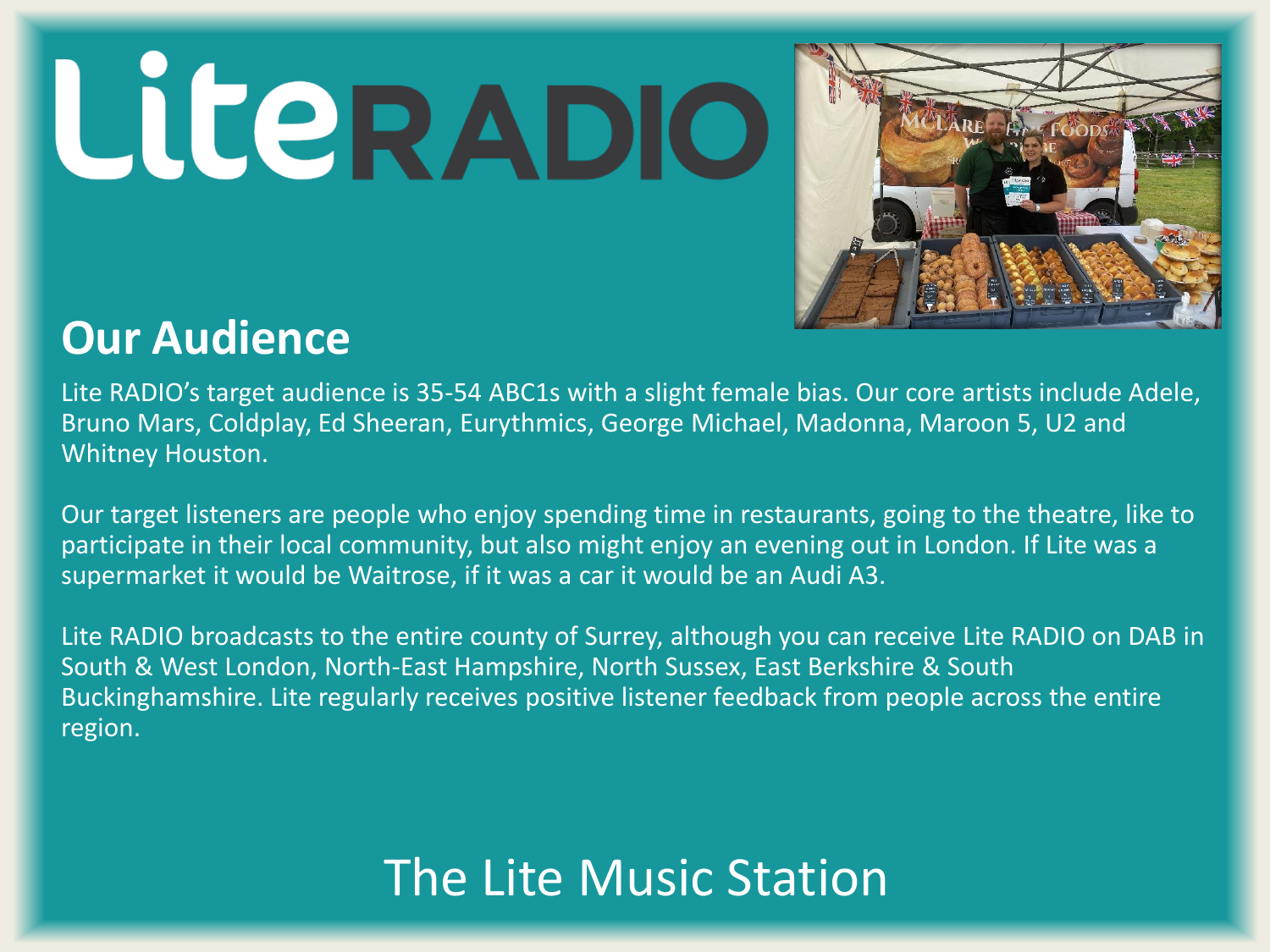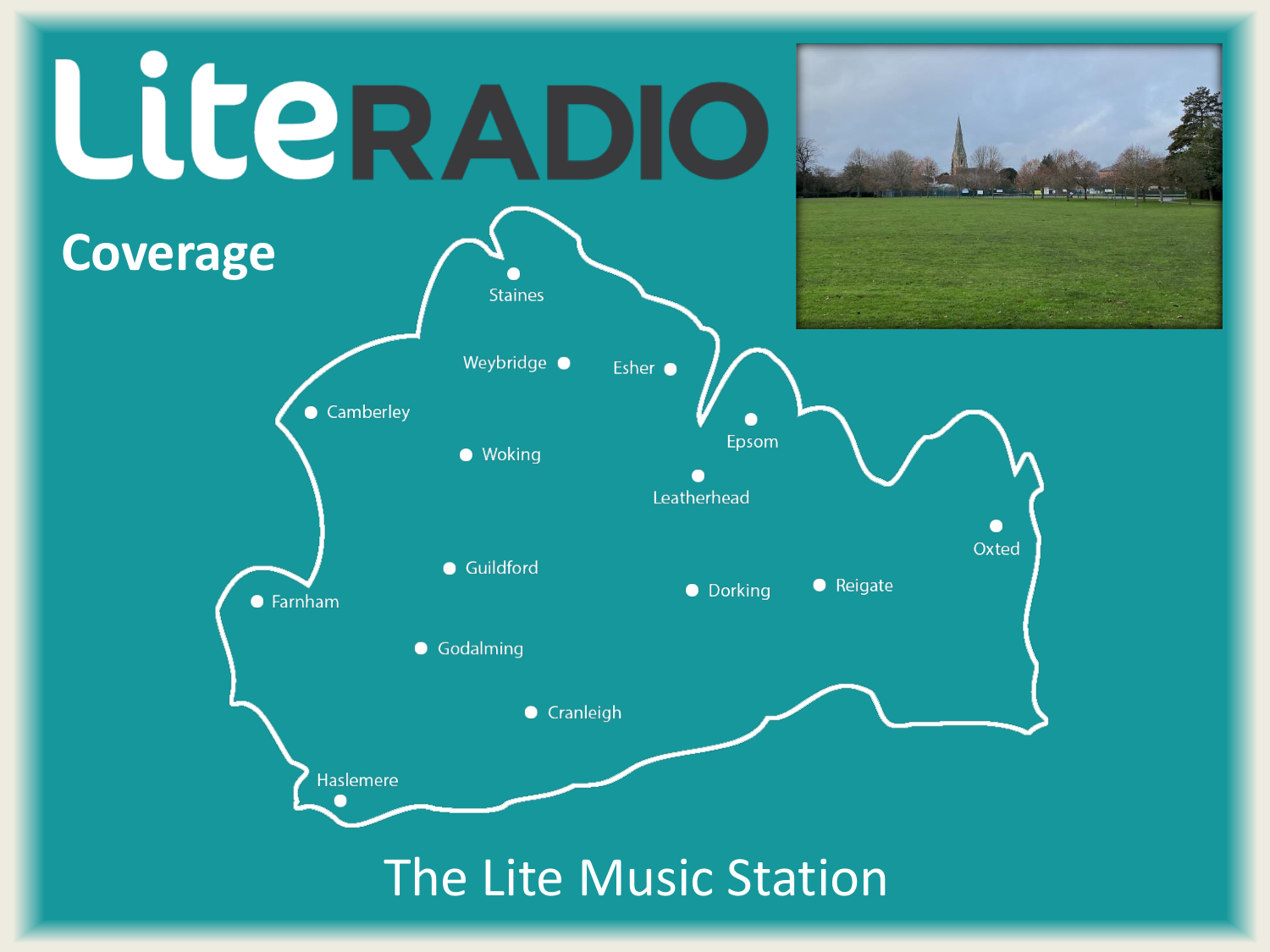# LILERADIO



#### **Advertising on Lite**



No more than 3 minutes worth of adverts at any one time, ensuring that your advert stands out without the noise of a multiple succession of ads



Fewer advert breaks, creating a better listening experience and to help build listener hours (and ultimately, more time spent hearing your adverts)



A traditional 30-second advert to help create maximum impact and describe to our listeners what you do and show sponsorships to help build your business brand awareness



Affordable advertising packages, designed to help support smallto-medium sized businesses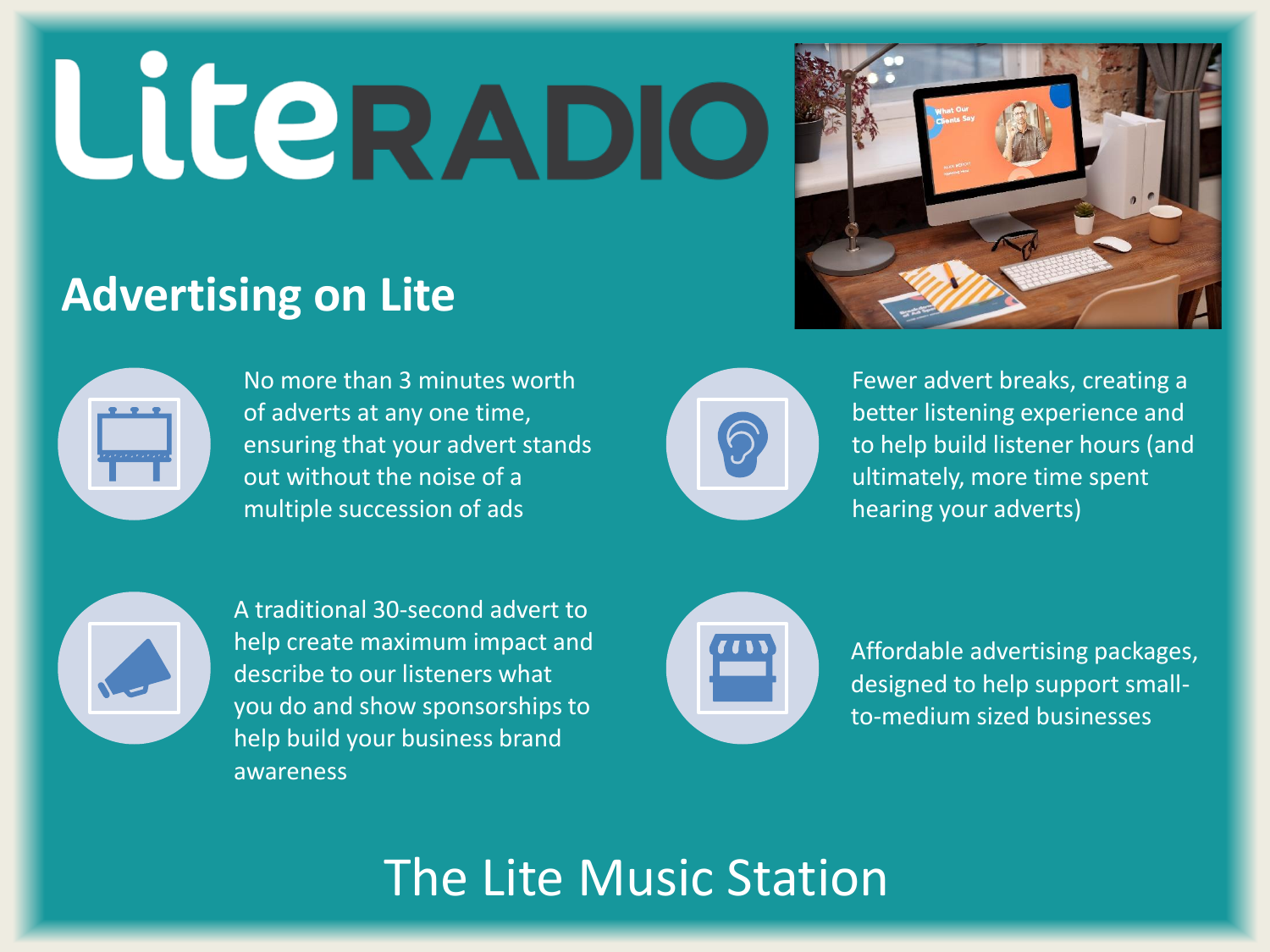#### **Sponsorship Rate Card**

| <b>SPONSORSHIP PACKAGES</b>                            | <b>WHAT IS INCLUDED</b>                                                                                                                                                           | <b>MONTHLY FEE</b> |
|--------------------------------------------------------|-----------------------------------------------------------------------------------------------------------------------------------------------------------------------------------|--------------------|
| <b>LITE BREAKFAST</b><br>(0700 - 1000 Mon to Fri)      | • 3 sponsorship tags played during the breakfast show (e.g.,<br>"Lite Breakfast sponsored by ")<br>Mentions in a breakfast show promo (played sporadically<br>throughout the day) | $£399.00 + VAT$    |
| <b>LITE DAYTIME</b><br>$(1000 - 1600$ Mon to Fri)      | • 3 sponsorship tags played per hour during the mid-morning<br>show (e.g., "Lite Daytime with ")                                                                                  | £399.00 + VAT      |
| <b>LITE DRIVE</b><br>$(1600 - 1900$ Mon - Fri)         | • 3 sponsorship tags played per hour during the drive show<br>(e.g., "Lite Drive sponsored by ")                                                                                  | $£299.00 + VAT$    |
| <b>LITE EVENING</b><br>(1900 - 2200 Mon to Fri)        | • 3 sponsorship tags played per hour during the evening show<br>(e.g., "Lite Evenings with ")                                                                                     | $£149.00 + VAT$    |
| <b>LITE WEEKEND</b><br>(0800 - 1600 Saturday & Sunday) | 3 sponsorship tags played per hour during between 0600 -<br>$\bullet$<br>1800 Saturday & Sunday (e.g., "The Lite Weekend<br>sponsored by ")                                       | $£249.00 + VAT$    |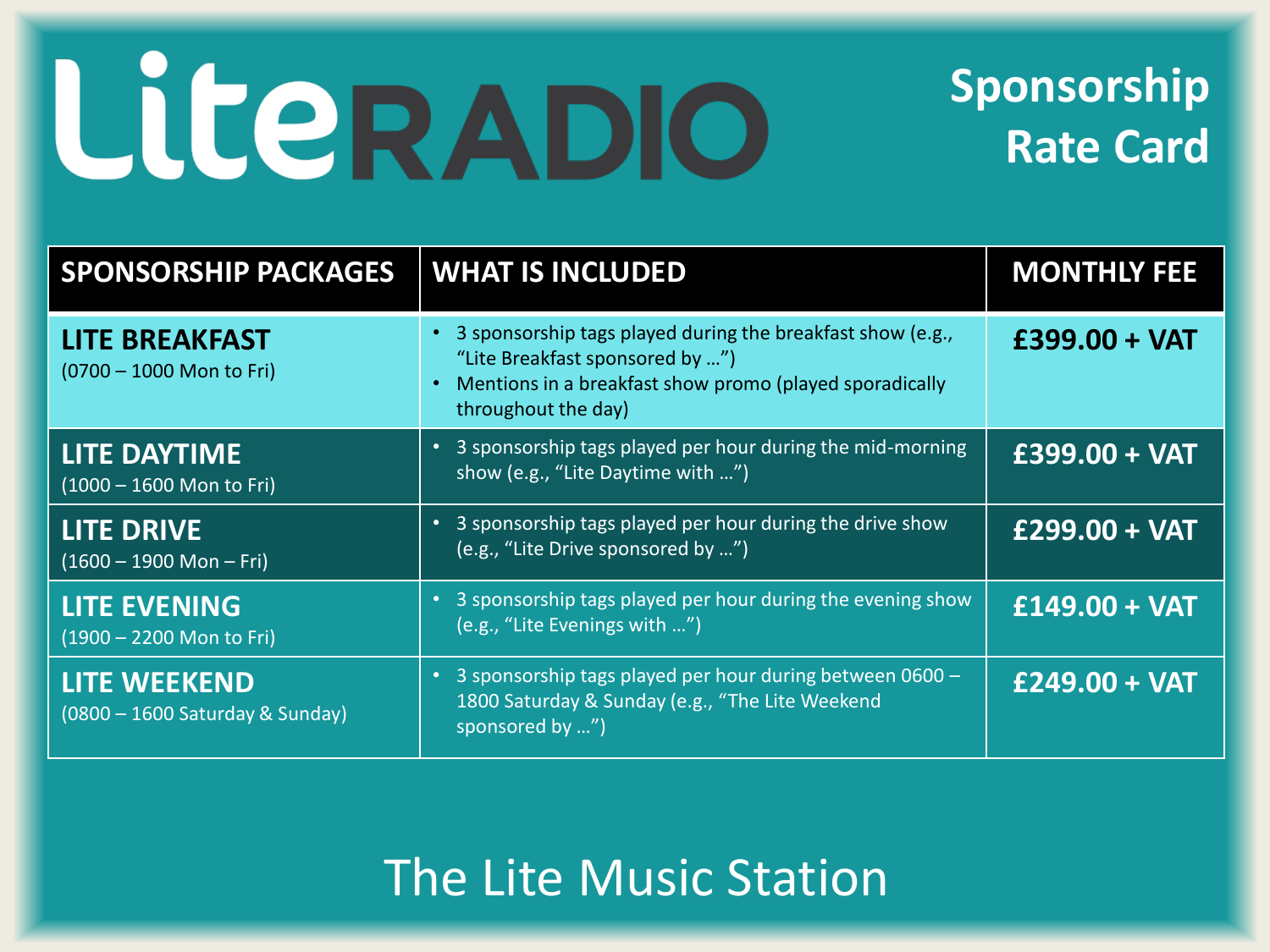### **Advertising Rate Card**

| <b>SPOT ADVERTISING WHAT IS INCLUDED</b>                      |                                                                                                                                                                                                                            | <b>MONTHLY FEE</b> |
|---------------------------------------------------------------|----------------------------------------------------------------------------------------------------------------------------------------------------------------------------------------------------------------------------|--------------------|
| <b>LITE STANDARD</b><br><b>ADVERTISING</b><br><b>CAMPAIGN</b> | 30 second commercial to be played 12 times per day<br>(between 0700 - 2200. Overnights and weekends are<br>included free of charge)<br>• Your business listed on the Lite RADIO website<br>Equal share of unsold inventory | $£499.00 + VAT$    |

#### **Terms & Conditions**

- A one off commercial creative payment of £110 + VAT would be payable on all spot advertising & sponsorship campaigns.
- All spot advertising and sponsorship campaigns are for a minimum of 3 months (but we recommend 6-12 months for the best result)
- Payment to be made prior to broadcast
- Charities and not-for-profit businesses will receive a 20% discount on stated prices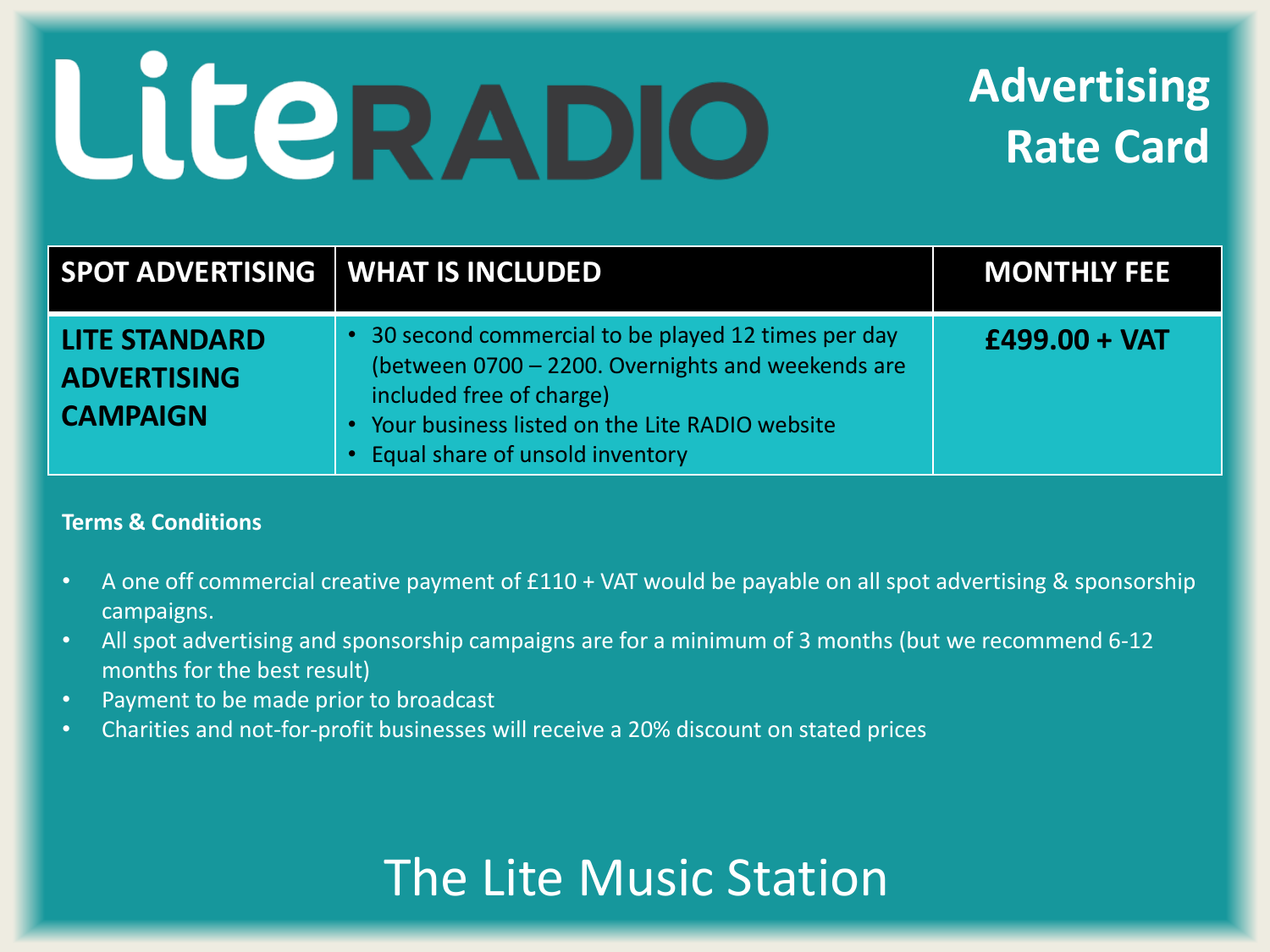### LiterADIO

#### **Lite 'Out There'**

| <b>EVENTS</b>                         | <b>WHAT IS INCLUDED</b>                                                                                                                                                                                                                                                                                                                                                                                          | <b>ONE OFF FEE</b> |
|---------------------------------------|------------------------------------------------------------------------------------------------------------------------------------------------------------------------------------------------------------------------------------------------------------------------------------------------------------------------------------------------------------------------------------------------------------------|--------------------|
| LITE 'OUT THERE'<br><b>CREW VISIT</b> | • Pre-event promotion up to a month prior to the event<br>on air once per show<br>• Pre-event promotion on the website and on social<br>media<br>Attendance from two members of the Lite 'Out There'<br>$\bullet$<br>Crew, who will attend the event, take photos for the<br>Lite website and social media platforms<br>• One "as live" on air promotion from the event -<br>broadcast as an 'Out There' feature | $£349.00 + VAT$    |

#### **Terms & Conditions**

- Lite RADIO does not take responsibility for any music licencing that may be due by playing music at events
- Lite RADIO has full public liability insurance of £10million
- Pre-event visits will ensure risk assessments are carried out to ensure safety for our team and members of the public
- Charities and not-for-profit businesses will receive a 20% discount on stated prices